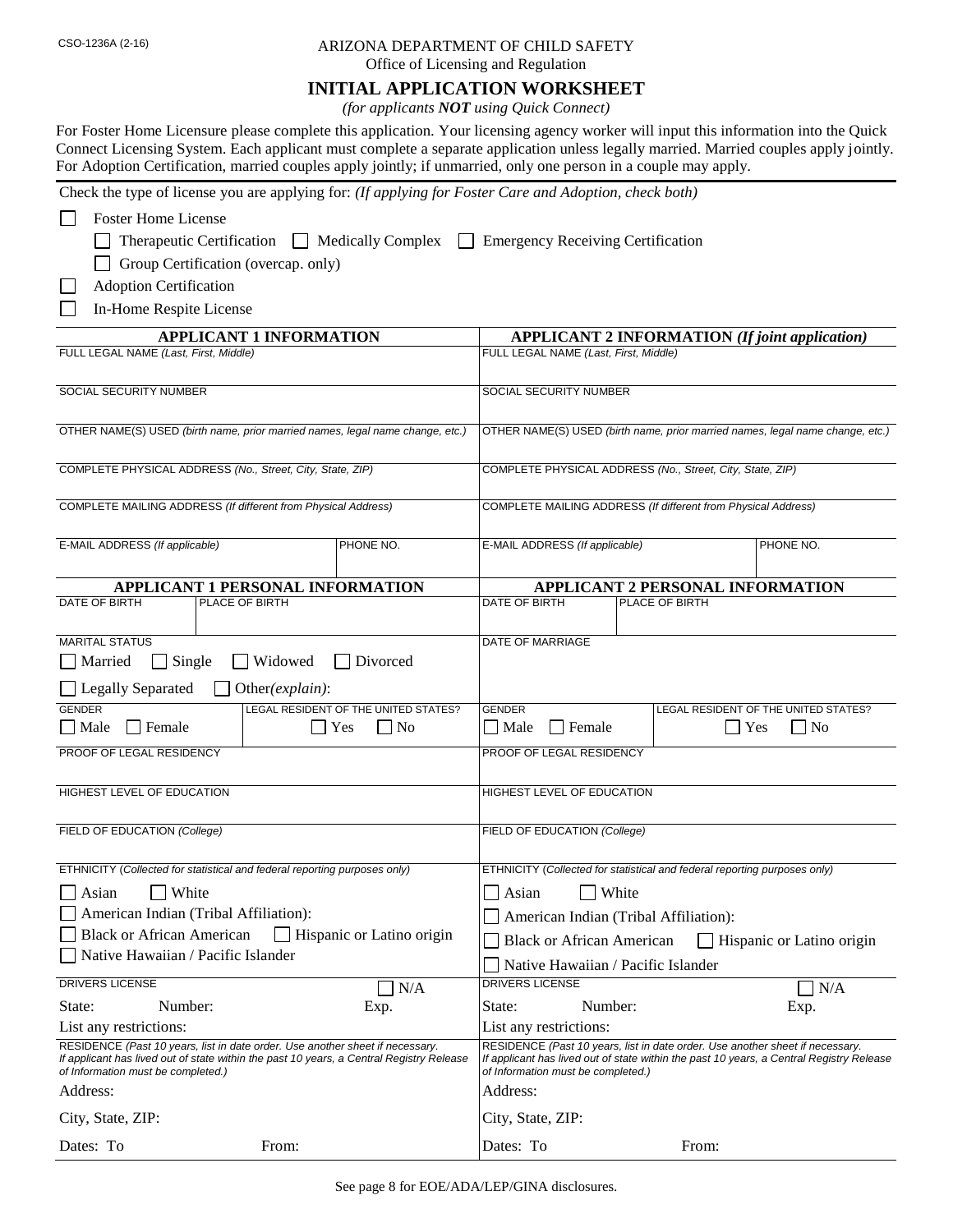|                                                                                | <b>APPLICANT 1 INFORMATION</b> | <b>APPLICANT 2 INFORMATION (If joint application)</b>                          |       |  |
|--------------------------------------------------------------------------------|--------------------------------|--------------------------------------------------------------------------------|-------|--|
| RESIDENCE (Past 10 years, list in date order. Use another sheet if necessary.) |                                | RESIDENCE (Past 10 years, list in date order. Use another sheet if necessary.) |       |  |
| Address:                                                                       |                                | Address:                                                                       |       |  |
| City, State, ZIP:<br>City, State, ZIP:                                         |                                |                                                                                |       |  |
| Dates: To                                                                      | From:                          | Dates: To                                                                      | From: |  |
| RESIDENCE (Past 10 years, list in date order. Use another sheet if necessary.) |                                | RESIDENCE (Past 10 years, list in date order. Use another sheet if necessary.) |       |  |
| Address:                                                                       |                                | Address:                                                                       |       |  |
| City, State, ZIP:                                                              |                                | City, State, ZIP:                                                              |       |  |
| Dates: To                                                                      | From:                          | Dates: To                                                                      | From: |  |

### **HOUSEHOLD INFORMATION**

**Provide the following information for each person living in your house.** *Do not include the applicants or any current DCS placements.* **Use additional sheet if necessary.**

| <b>Name</b><br>(Last, First, M.I.) | Date of Birth<br>(MM/DD/YY) | Gender          | Social Security No.<br>( <i>if age 17 or over</i> ) | Relationship to you<br>(child, sibling, friend) | How long have they<br>lived with you? |
|------------------------------------|-----------------------------|-----------------|-----------------------------------------------------|-------------------------------------------------|---------------------------------------|
|                                    |                             | $\Box M \Box F$ |                                                     |                                                 |                                       |
|                                    |                             | $\Box M \Box F$ |                                                     |                                                 |                                       |
|                                    |                             | $\Box M \Box F$ |                                                     |                                                 |                                       |
|                                    |                             | $\Box M \Box F$ |                                                     |                                                 |                                       |
|                                    |                             | $\Box M \Box F$ |                                                     |                                                 |                                       |
|                                    |                             | $\Box M \Box F$ |                                                     |                                                 |                                       |

#### **PERSONS LIVING ON THE PREMISES**

**Not in your home, but in other residences on your property, such as a guest house, camper, etc.**

| <b>Name</b><br>(Last, First, M.I.) | Date of Birth<br>(MM/DD/YY) | Gender          | <b>Social Security No.</b><br>$(ifage\ 17\ or\ over)$ | Relationship to you<br>(child, sibling, friend) | <b>How long have</b><br>they lived<br>with you? | Unsupervised<br>access to the<br>children? |
|------------------------------------|-----------------------------|-----------------|-------------------------------------------------------|-------------------------------------------------|-------------------------------------------------|--------------------------------------------|
|                                    |                             | $\Box M \Box F$ |                                                       |                                                 |                                                 | $\Box$ Yes $\Box$ No                       |
|                                    |                             | $\Box M \Box F$ |                                                       |                                                 |                                                 | $\Box$ Yes $\Box$ No                       |
|                                    |                             | $\Box M \Box F$ |                                                       |                                                 |                                                 | $\Box$ Yes $\Box$ No                       |
|                                    |                             | $\Box M \Box F$ |                                                       |                                                 |                                                 | $\Box$ Yes $\Box$ No                       |
|                                    |                             | $\Box M \Box F$ |                                                       |                                                 |                                                 | $\Box$ Yes $\Box$ No                       |
|                                    |                             | $\Box M \Box F$ |                                                       |                                                 |                                                 | $\Box$ Yes $\Box$ No                       |

**MINOR AND ADULT CHILDREN NOT LIVING IN YOUR HOME Use another sheet if necessary.**

| Name<br>(Last, First, M.I.) | Date of Birth<br>(MM/DD/YY) | Gender            | <b>Mailing Address</b> | <b>Telephone Number</b> |
|-----------------------------|-----------------------------|-------------------|------------------------|-------------------------|
|                             |                             | $\Box M \Box F$   |                        |                         |
|                             |                             | $\Box M \Box F$   |                        |                         |
|                             |                             | $\Box M \Box F$   |                        |                         |
|                             |                             | $\Box M \Box F$   |                        |                         |
|                             |                             | $\Box M \Box F$   |                        |                         |
|                             |                             | $\Box M \Box F$   |                        |                         |
|                             |                             | $\Box$ M $\Box$ F |                        |                         |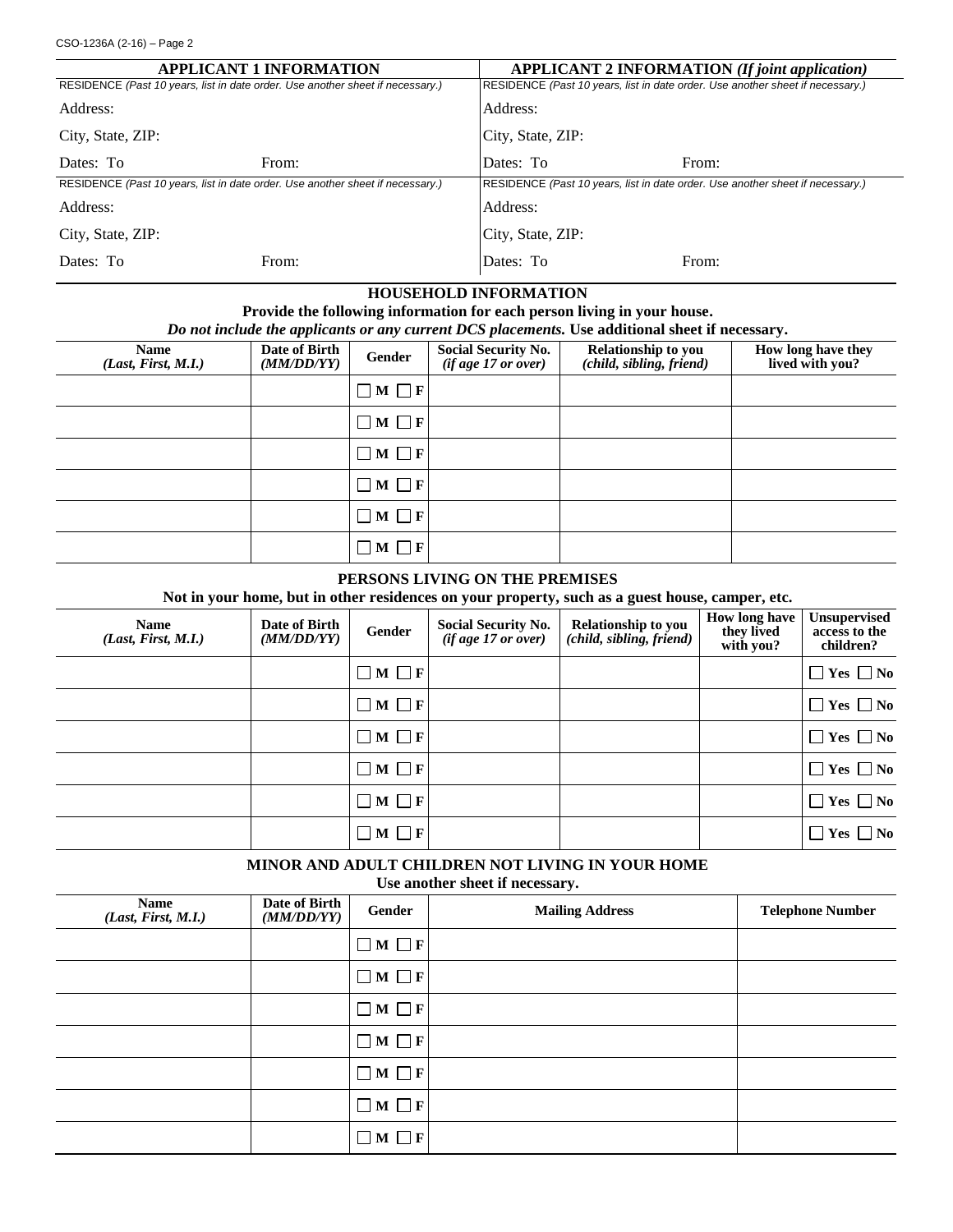| <b>Employment Information</b> $-$ Include past 10 years, list in date order. Use another sheet if necessary. |                        |  |  |
|--------------------------------------------------------------------------------------------------------------|------------------------|--|--|
| <b>Applicant 1</b>                                                                                           | <b>Applicant 2</b>     |  |  |
| Employer:                                                                                                    | Employer:              |  |  |
| Address:                                                                                                     | Address:               |  |  |
| Telephone No.:                                                                                               | Telephone No.:         |  |  |
| Position/Title:                                                                                              | Position/Title:        |  |  |
| Hours of Work:                                                                                               | Hours of Work:         |  |  |
| Date of Hire:                                                                                                | Date of Hire:          |  |  |
| Date Employment Ended:                                                                                       | Date Employment Ended: |  |  |
| <b>Applicant 1</b>                                                                                           | <b>Applicant 2</b>     |  |  |
| Employer:                                                                                                    | Employer:              |  |  |
| Address:                                                                                                     | Address:               |  |  |
| Telephone No.:                                                                                               | Telephone No.:         |  |  |
| Position/Title:                                                                                              | Position/Title:        |  |  |
| Hours of Work:                                                                                               | Hours of Work:         |  |  |
| Date of Hire:                                                                                                | Date of Hire:          |  |  |
| Date Employment Ended:                                                                                       | Date Employment Ended: |  |  |
| <b>Applicant 1</b>                                                                                           | <b>Applicant 2</b>     |  |  |
| Employer:                                                                                                    | Employer:              |  |  |
| Address:                                                                                                     | Address:               |  |  |
| Telephone No.:                                                                                               | Telephone No.:         |  |  |
| Position/Title:                                                                                              | Position/Title:        |  |  |
| Hours of Work:                                                                                               | Hours of Work:         |  |  |
| Date of Hire:                                                                                                | Date of Hire:          |  |  |
| Date Employment Ended:                                                                                       | Date Employment Ended: |  |  |
| <b>Applicant 1</b>                                                                                           | <b>Applicant 2</b>     |  |  |
| Employer:                                                                                                    | Employer:              |  |  |
| Address:                                                                                                     | Address:               |  |  |
| Telephone No.:                                                                                               | Telephone No.:         |  |  |
| Position/Title:                                                                                              | Position/Title:        |  |  |
| Hours of Work:                                                                                               | Hours of Work:         |  |  |
| Date of Hire:                                                                                                | Date of Hire:          |  |  |
| Date Employment Ended:                                                                                       | Date Employment Ended: |  |  |
| <b>Applicant 1</b>                                                                                           | <b>Applicant 2</b>     |  |  |
| Employer:                                                                                                    | Employer:              |  |  |
| Address:                                                                                                     | Address:               |  |  |
| Telephone No.:                                                                                               | Telephone No.:         |  |  |
| Position/Title:                                                                                              | Position/Title:        |  |  |
| Hours of Work:                                                                                               | Hours of Work:         |  |  |
| Date of Hire:                                                                                                | Date of Hire:          |  |  |
| Date Employment Ended:                                                                                       | Date Employment Ended: |  |  |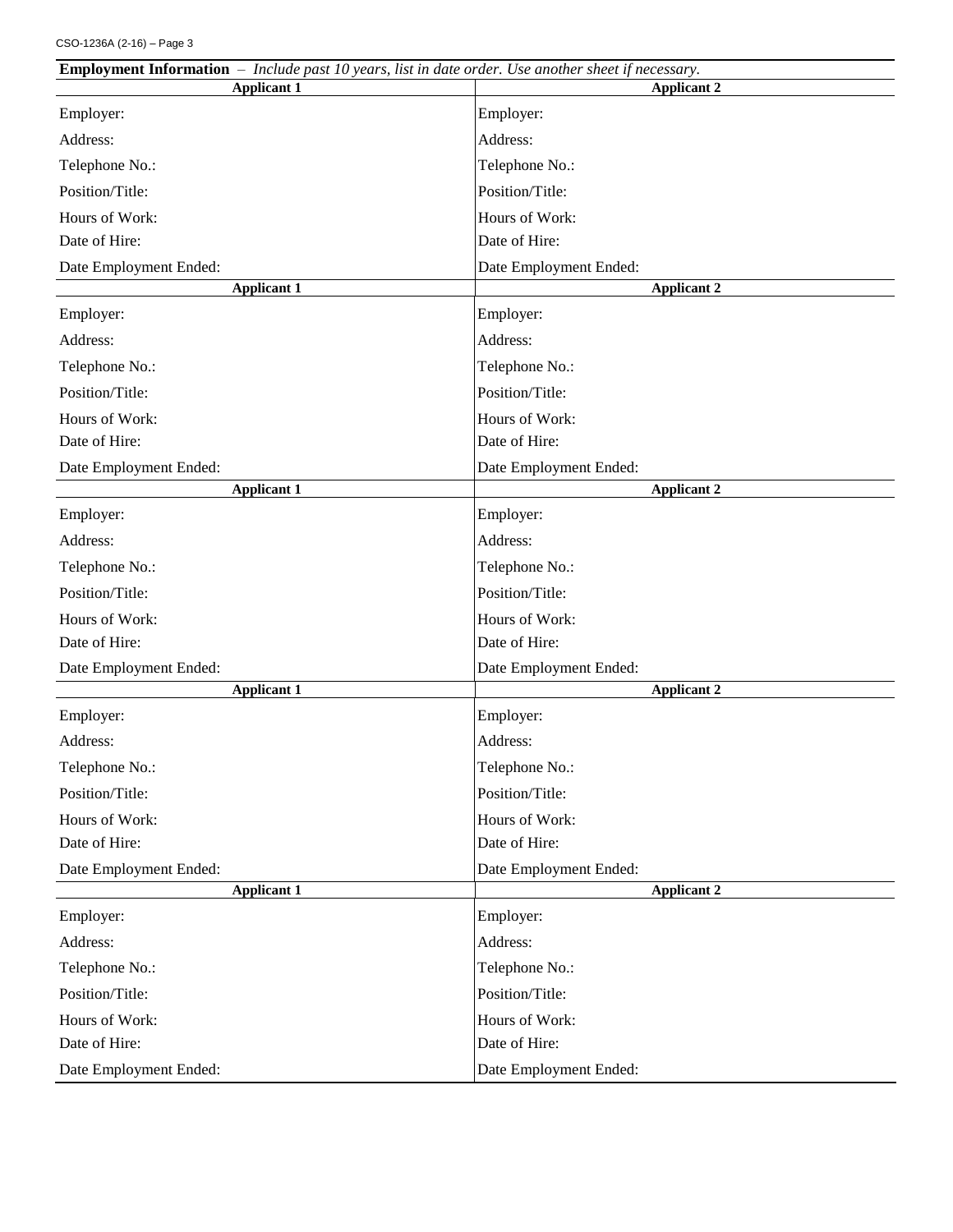| <b>Certification/Licensing Experience</b>                                                                                      |                                                   |                                                           |  |  |
|--------------------------------------------------------------------------------------------------------------------------------|---------------------------------------------------|-----------------------------------------------------------|--|--|
|                                                                                                                                | <b>Applicant 1</b>                                | <b>Applicant 2</b>                                        |  |  |
| Do you have work                                                                                                               | Developmental disabilities                        | Developmental disabilities                                |  |  |
| experience working with<br>any of these specialized<br>populations?                                                            | Children with special needs                       | Children with special needs                               |  |  |
|                                                                                                                                |                                                   |                                                           |  |  |
| Do you have training in CPR<br>and/or First Aid?                                                                               | <b>CPR</b><br>First Aid                           | <b>CPR</b><br><b>First Aid</b><br>$\mathsf{L}$            |  |  |
| Have you ever applied to be                                                                                                    | N <sub>o</sub><br>Yes                             | $\neg$ No<br>Yes<br>$\mathbf{I}$                          |  |  |
| licensed or certified in any<br>state to provide care to a<br>child (e.g., adoption                                            | If Yes, were you:<br>Licensed $\Box$<br>Certified | If Yes, were you:<br>Licensed $\Box$<br>Certified         |  |  |
| certified, HCBS certified,                                                                                                     | License No.:                                      | License No.:                                              |  |  |
| RN, LPN, CNA, physical                                                                                                         | Type of Care:                                     | Type of Care:                                             |  |  |
| therapist, occupational<br>therapist, respiratory                                                                              | Licensure/Certification Dates:                    | Licensure/Certification Dates:                            |  |  |
| therapist, speech/hearing                                                                                                      | From:<br>To                                       | From:<br>To                                               |  |  |
| therapist, foster care<br>certified)?                                                                                          | In what state(s)?                                 | In what state(s)?                                         |  |  |
| Have you ever had a license<br>or certification, denied,<br>suspended or revoked?                                              | Yes<br>No<br>If Yes, explain:<br>L                | Yes<br>$\mathsf{L}$<br>N <sub>0</sub><br>If Yes, explain: |  |  |
| Summarize any experience<br>you have in providing care<br>or supervision to children.<br>Use additional sheet if<br>necessary. |                                                   |                                                           |  |  |

**References –** *Minimum of five references. No more than two of the references may be related to the applicants by blood or marriage. For married couples, at least two references must know the applicants as a couple.*

| <b>Name</b> | $\large\bf Address$ | Telephone No. | $E$ -Mail | Relationship | Years<br>Known |
|-------------|---------------------|---------------|-----------|--------------|----------------|
|             |                     |               |           |              |                |
|             |                     |               |           |              |                |
|             |                     |               |           |              |                |
|             |                     |               |           |              |                |
|             |                     |               |           |              |                |
|             |                     |               |           |              |                |
|             |                     |               |           |              |                |
|             |                     |               |           |              |                |
|             |                     |               |           |              |                |
|             |                     |               |           |              |                |
|             |                     |               |           |              |                |
|             |                     |               |           |              |                |
|             |                     |               |           |              |                |
|             |                     |               |           |              |                |
|             |                     |               |           |              |                |
|             |                     |               |           |              |                |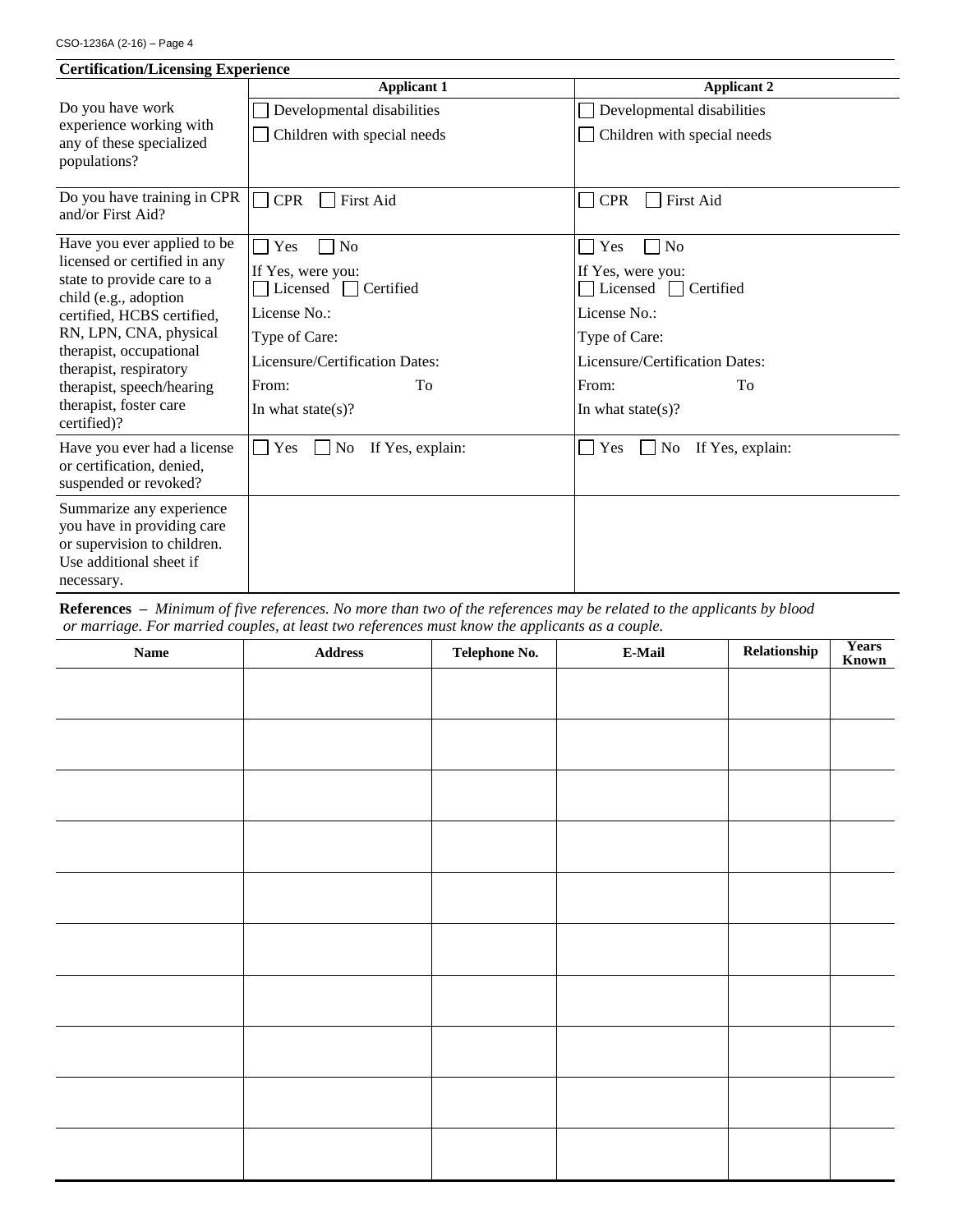| the following:     |                    |                                                                                                                        |
|--------------------|--------------------|------------------------------------------------------------------------------------------------------------------------|
| <b>Applicant 1</b> | <b>Applicant 2</b> | <b>Type of Involvement</b>                                                                                             |
|                    |                    | Allegation of abuse, neglect or abandonment of a child or a vulnerable adult<br>(This includes any APS or DCS reports) |
|                    |                    | Dependency action regarding a child                                                                                    |
|                    |                    | Record of substantiated child maltreatment or maltreatment of vulnerable adults                                        |
|                    |                    | Severance or termination of parental rights (TPR)                                                                      |
|                    |                    | Adoption                                                                                                               |
|                    |                    | Delinquency/incorrigibility regarding your biological or adopted children                                              |
|                    |                    | Child support enforcement proceedings                                                                                  |
|                    |                    | Child custody                                                                                                          |
|                    |                    | Criminal proceedings                                                                                                   |
|                    |                    | Filed for or declared bankruptcy                                                                                       |
|                    |                    | Lawsuit filed against you                                                                                              |
|                    |                    | Divorce                                                                                                                |

**Disclosure of DCS or APS Involvement / Civil Actions / Court Records –** *Check the box if you have ever been involved in any of* 

**Court / Agency Action / Criminal Arrest Record** – *If Yes to any of the prior section, complete this section. Use additional sheet if necessary.*

| Name         | Date | <b>City and State of Court</b> | <b>Nature of Action/Charge</b> | Outcome |
|--------------|------|--------------------------------|--------------------------------|---------|
|              |      |                                |                                |         |
|              |      |                                |                                |         |
|              |      |                                |                                |         |
|              |      |                                |                                |         |
|              |      |                                |                                |         |
|              |      |                                |                                |         |
|              |      |                                |                                |         |
|              |      |                                |                                |         |
|              |      |                                |                                |         |
|              |      |                                |                                |         |
|              |      |                                |                                |         |
|              |      |                                |                                |         |
|              |      |                                |                                |         |
| $\mathbf{v}$ |      |                                |                                |         |

#### **Vehicle Information**

| What do you plan to use to transport children or vulnerable adults placed in your home?                                                                                  |  |  |  |  |  |
|--------------------------------------------------------------------------------------------------------------------------------------------------------------------------|--|--|--|--|--|
| $\Box$ Own Vehicle $\Box$ Friends/Family $\Box$ Public Transportation $\Box$ Other (specify):                                                                            |  |  |  |  |  |
|                                                                                                                                                                          |  |  |  |  |  |
|                                                                                                                                                                          |  |  |  |  |  |
|                                                                                                                                                                          |  |  |  |  |  |
|                                                                                                                                                                          |  |  |  |  |  |
|                                                                                                                                                                          |  |  |  |  |  |
|                                                                                                                                                                          |  |  |  |  |  |
|                                                                                                                                                                          |  |  |  |  |  |
| Are you aware children 12 years old and younger should not be transported in the front passenger seat<br>$\Box$ $V$ $\Box$ $M$<br>$10.4$ . $1.1$ $0.1$ $0.1$ $0.1$ $0.1$ |  |  |  |  |  |

if the car has front passenger air bags?....................................................................................................................... Yes No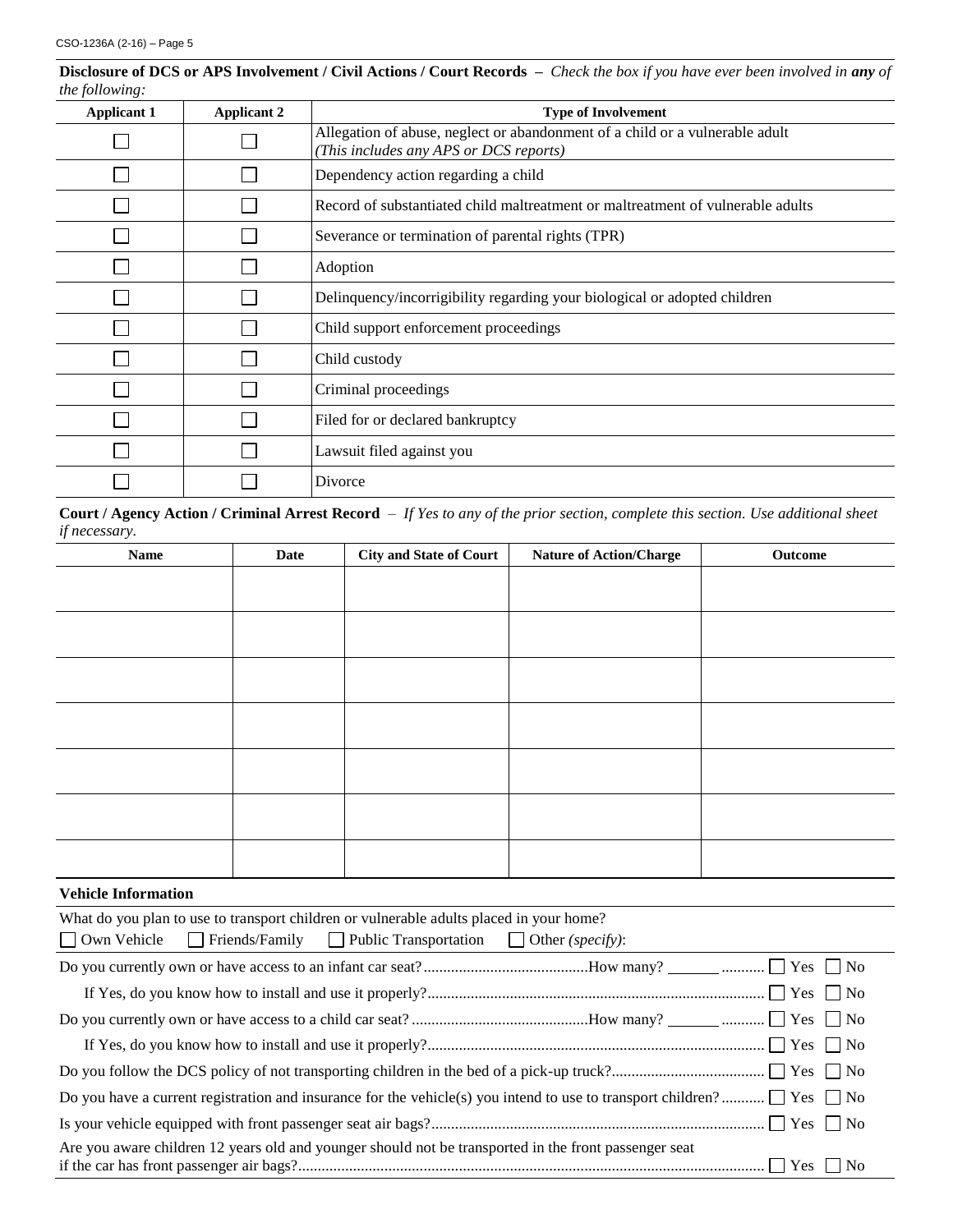| <b>Vehicle Details</b>                                                           |              |      |                                          |                               |                          |                                       |                   |                                       |  |
|----------------------------------------------------------------------------------|--------------|------|------------------------------------------|-------------------------------|--------------------------|---------------------------------------|-------------------|---------------------------------------|--|
| <b>Make</b>                                                                      | <b>Model</b> | Year | <b>Registration</b><br><b>Expiration</b> |                               | <b>Insurance Company</b> | <b>Insurance</b><br><b>Expiration</b> | <b>VIN Number</b> | No. of<br>Working<br><b>Seatbelts</b> |  |
|                                                                                  |              |      |                                          |                               |                          |                                       |                   |                                       |  |
|                                                                                  |              |      |                                          |                               |                          |                                       |                   |                                       |  |
|                                                                                  |              |      |                                          |                               |                          |                                       |                   |                                       |  |
| <b>Budget/Financial Information</b> (Average monthly amount for the year)        |              |      |                                          |                               |                          |                                       |                   |                                       |  |
|                                                                                  |              |      |                                          |                               | \$                       |                                       |                   |                                       |  |
| Applicant 1 Net Monthly Income (take home)                                       |              |      |                                          |                               |                          |                                       |                   |                                       |  |
| Applicant 2 Net Monthly Income (take home)<br><b>Interest or Dividend Income</b> |              |      |                                          | \$<br>\$                      |                          |                                       |                   |                                       |  |
| Other Income - Source:                                                           |              |      |                                          |                               |                          |                                       |                   |                                       |  |
| Other Income - Source:                                                           |              |      |                                          |                               | \$                       |                                       |                   |                                       |  |
|                                                                                  |              |      |                                          |                               |                          | \$                                    |                   |                                       |  |
| Additional Resources (child support, rent, adoption subsidy, etc.)<br>Source:    |              |      |                                          |                               | \$                       |                                       |                   |                                       |  |
| Additional Resources (child support, rent, adoption subsidy, etc.)<br>Source:    |              |      |                                          | \$                            |                          |                                       |                   |                                       |  |
|                                                                                  |              |      | <b>Total Monthly Income</b>              |                               | \$                       |                                       |                   |                                       |  |
| <b>Expenses</b>                                                                  |              |      |                                          |                               | <b>Monthly</b>           |                                       |                   |                                       |  |
| Mortgage/Rent                                                                    |              |      |                                          |                               | \$                       |                                       |                   |                                       |  |
| Taxes/Insurance                                                                  |              |      |                                          |                               | \$                       |                                       |                   |                                       |  |
| Electric, Gas, Water, Sewer Bills                                                |              |      |                                          |                               | \$                       |                                       |                   |                                       |  |
| Telephone, Cable, Internet, etc.                                                 |              |      |                                          |                               | \$                       |                                       |                   |                                       |  |
| Food and Household Supplies                                                      |              |      |                                          |                               | \$                       |                                       |                   |                                       |  |
| <b>Savings Account</b>                                                           |              |      |                                          |                               | \$                       |                                       |                   |                                       |  |
| <b>Charitable Contributions</b>                                                  |              |      |                                          |                               | \$                       |                                       |                   |                                       |  |
| Medical/Dental Care                                                              |              |      |                                          |                               | \$                       |                                       |                   |                                       |  |
| Child Care                                                                       |              |      |                                          |                               | \$                       |                                       |                   |                                       |  |
| Education                                                                        |              |      |                                          |                               | \$                       |                                       |                   |                                       |  |
| Child Support                                                                    |              |      |                                          |                               | \$                       |                                       |                   |                                       |  |
| Clothing                                                                         |              |      |                                          |                               | \$                       |                                       |                   |                                       |  |
| Vehicle Payment(s)                                                               |              |      |                                          |                               | \$                       |                                       |                   |                                       |  |
| Vehicle Insurance                                                                |              |      |                                          |                               | \$                       |                                       |                   |                                       |  |
| Vehicle Operation (Gas, oil, tires, maintenance)                                 |              |      | \$                                       |                               |                          |                                       |                   |                                       |  |
| Credit Card Payments                                                             |              |      | Minimum monthly payment                  |                               |                          |                                       |                   |                                       |  |
| Name:<br>Balance:                                                                |              |      | \$                                       |                               |                          |                                       |                   |                                       |  |
| <b>Credit Card Payments</b><br>Balance:<br>Name:                                 |              |      |                                          | Minimum monthly payment<br>\$ |                          |                                       |                   |                                       |  |
| <b>Credit Card Payments</b>                                                      |              |      |                                          |                               | Minimum monthly payment  |                                       |                   |                                       |  |
| Name:<br>Balance:                                                                |              |      |                                          | \$                            |                          |                                       |                   |                                       |  |
| Loans not reflected above                                                        |              |      |                                          |                               | \$                       |                                       |                   |                                       |  |
| Recreation / hobbies                                                             |              |      |                                          |                               | \$                       |                                       |                   |                                       |  |
| Other (specify):                                                                 |              |      |                                          |                               | \$                       |                                       |                   |                                       |  |
| Other (specify):                                                                 |              |      |                                          |                               | \$                       |                                       |                   |                                       |  |
|                                                                                  |              |      | <b>Total Monthly Expenses</b>            |                               | \$                       |                                       |                   |                                       |  |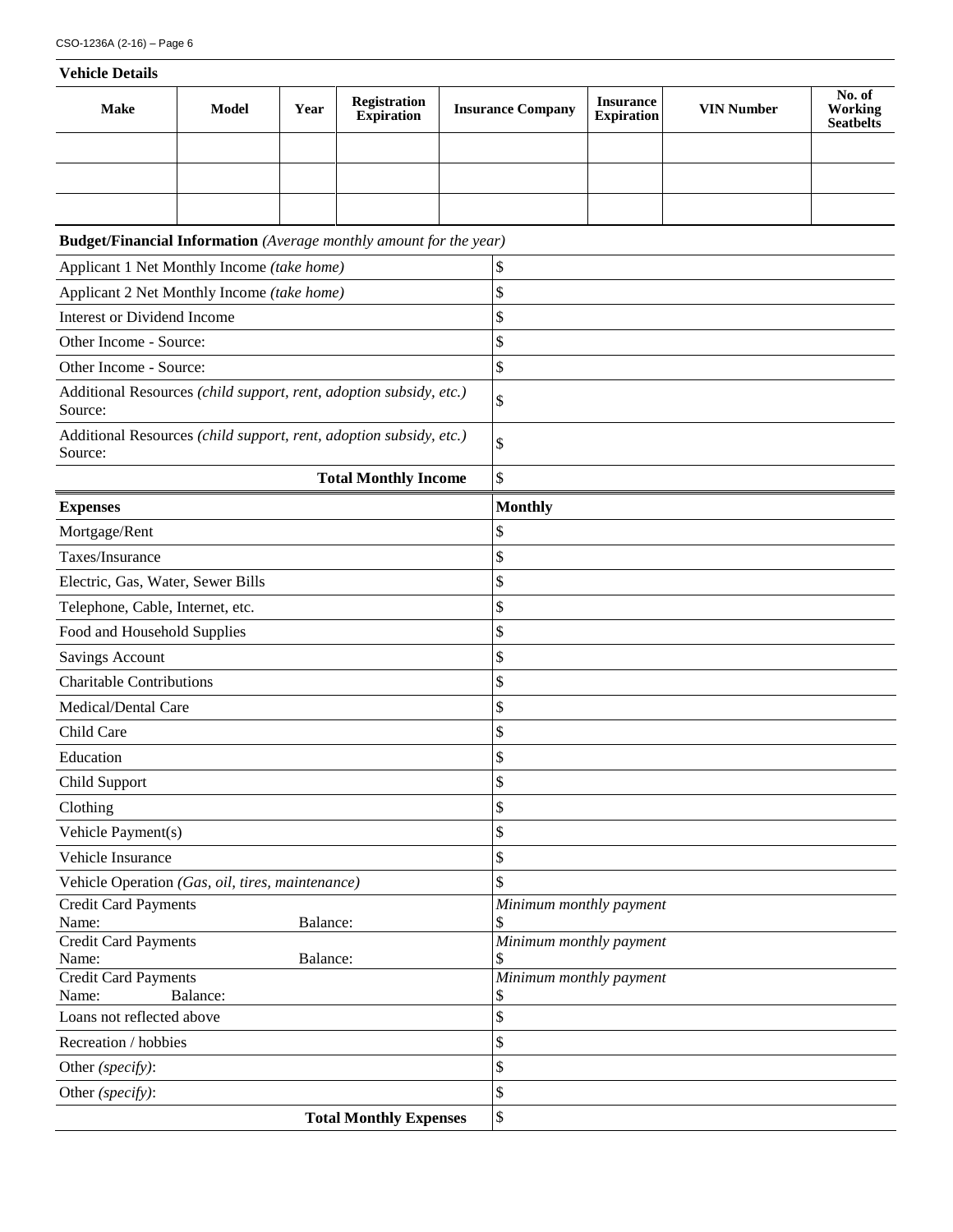# **Life-Safety Inspection Preparation**

Directions to your home *(Including landmarks and major cross streets)*

| What is your school district?                                                                                                     |                                       |  |  |  |  |
|-----------------------------------------------------------------------------------------------------------------------------------|---------------------------------------|--|--|--|--|
|                                                                                                                                   | l No                                  |  |  |  |  |
| 1 No                                                                                                                              |                                       |  |  |  |  |
| l No                                                                                                                              |                                       |  |  |  |  |
| N <sub>0</sub>                                                                                                                    |                                       |  |  |  |  |
| $\overline{\phantom{a}}$ No                                                                                                       |                                       |  |  |  |  |
| $\log$                                                                                                                            |                                       |  |  |  |  |
| Are there any other bodies of water on the premises? If Yes, describe:<br>$\ldots$ $\Gamma$ Yes<br>N <sub>o</sub>                 |                                       |  |  |  |  |
| How many bedrooms are in your house?                                                                                              | How many bathrooms are in your house? |  |  |  |  |
| $\overline{N_{0}}$                                                                                                                |                                       |  |  |  |  |
| $\overline{N}$                                                                                                                    |                                       |  |  |  |  |
| l No                                                                                                                              |                                       |  |  |  |  |
|                                                                                                                                   | $\overline{\text{No}}$                |  |  |  |  |
| N <sub>0</sub>                                                                                                                    |                                       |  |  |  |  |
| $\exists$ No                                                                                                                      |                                       |  |  |  |  |
| Are all medications locked up? (This includes prescribed, over-the-counter, vitamins and supplements.) $\Box$ Yes                 | N <sub>o</sub>                        |  |  |  |  |
| Do you have any pets or animals?<br>Bird<br>$\Box$ Rodent<br>$\Box$ Reptile<br>Cat<br>Dog<br>$\Box$ Livestock<br>Other (specify): |                                       |  |  |  |  |
| For Dogs Only: Name of Dog                                                                                                        | <b>Rabies Vaccine Expiration Date</b> |  |  |  |  |
|                                                                                                                                   |                                       |  |  |  |  |
|                                                                                                                                   |                                       |  |  |  |  |
|                                                                                                                                   |                                       |  |  |  |  |
|                                                                                                                                   |                                       |  |  |  |  |
|                                                                                                                                   |                                       |  |  |  |  |
|                                                                                                                                   |                                       |  |  |  |  |
|                                                                                                                                   |                                       |  |  |  |  |
| <b>Training</b>                                                                                                                   |                                       |  |  |  |  |

| Completion<br><b>Applicant's Name</b><br>Date |  | <b>Type</b> | <b>Name of Training</b> | <b>Credit Hours</b> |
|-----------------------------------------------|--|-------------|-------------------------|---------------------|
|                                               |  |             |                         |                     |
|                                               |  |             |                         |                     |
|                                               |  |             |                         |                     |
|                                               |  |             |                         |                     |
|                                               |  |             |                         |                     |
|                                               |  |             |                         |                     |
|                                               |  |             |                         |                     |
|                                               |  |             |                         |                     |